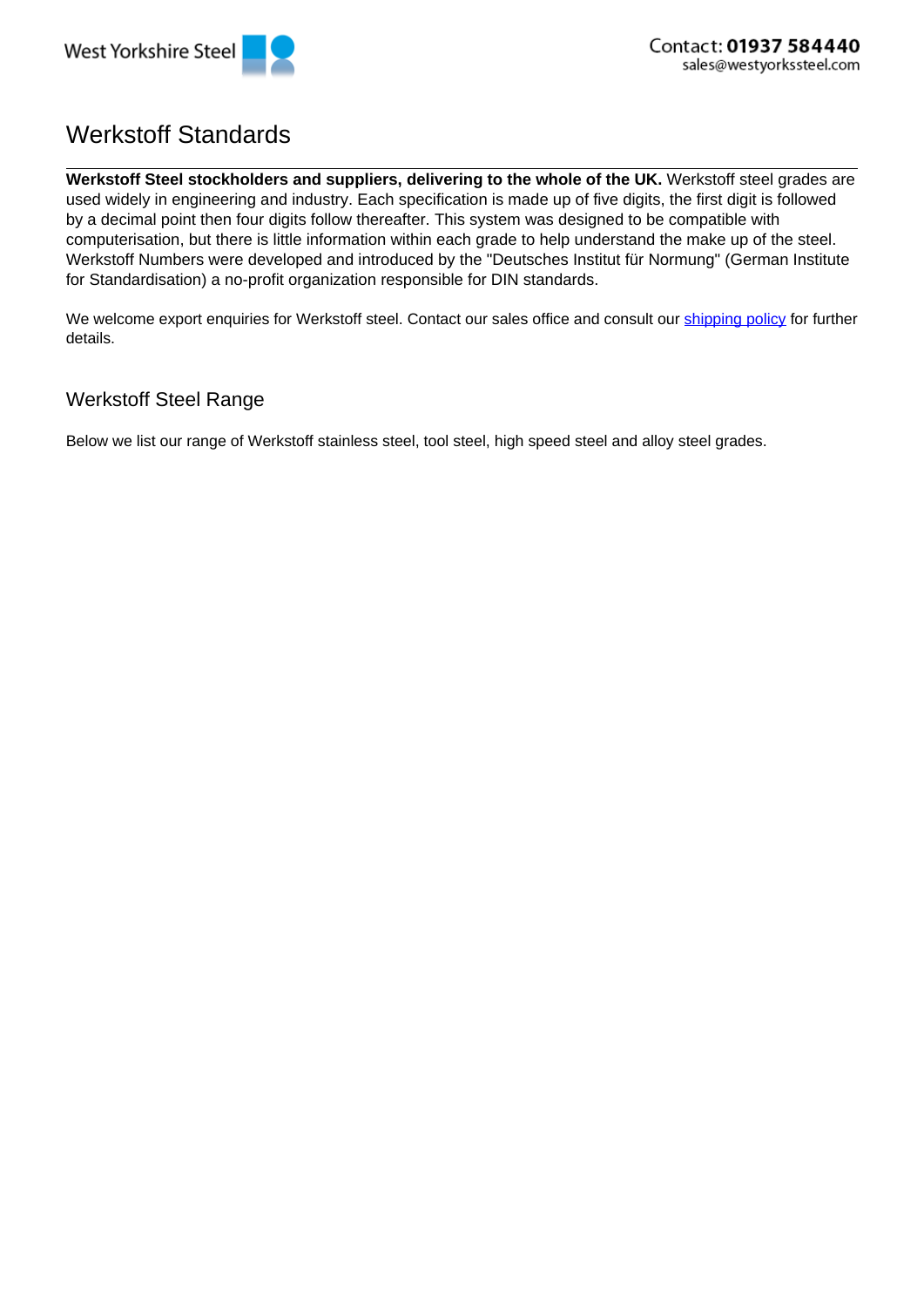| <b>Stainless Steel</b> | <b>Tool Steel</b> | <b>Alloy Steel</b> |
|------------------------|-------------------|--------------------|
| <b>Stainless Steel</b> | <b>Tool Steel</b> | <b>Alloy Steel</b> |
| 1.4301                 | 1.2379            | 1.6582             |
| 1.4304                 | 1.2080            | 1.6773             |
| 1.4541                 | 1.3343            | 1.7225             |
| 1.4845                 | 1.2436            | 1.0904             |
| 1.4404                 | 1.3247            | 1.8519             |
| 1.4547                 | 1.2510            |                    |
| 1.4006                 | 1.2842            |                    |
| 1.4005                 | 1.2363            |                    |
| 1.4028                 | 1.2550            |                    |
| 1.4034                 | 1.2312            |                    |
| 1.4057                 | 1.2311            |                    |
| 1.4542                 | 1.2344            |                    |
| 1.4462                 | 1.2083            |                    |
| 1.4501                 | 1.2767            |                    |
|                        | 1.2714            |                    |
|                        | 1.2713            |                    |
|                        | 1.1730            |                    |
|                        |                   |                    |

## **Certification**

All our Werkstoff steel specifications and grades are available with a cast and analysis certificate, BS EN 10204 3.1 mill certificate or a certificate of conformity. Please request when placing any orders.